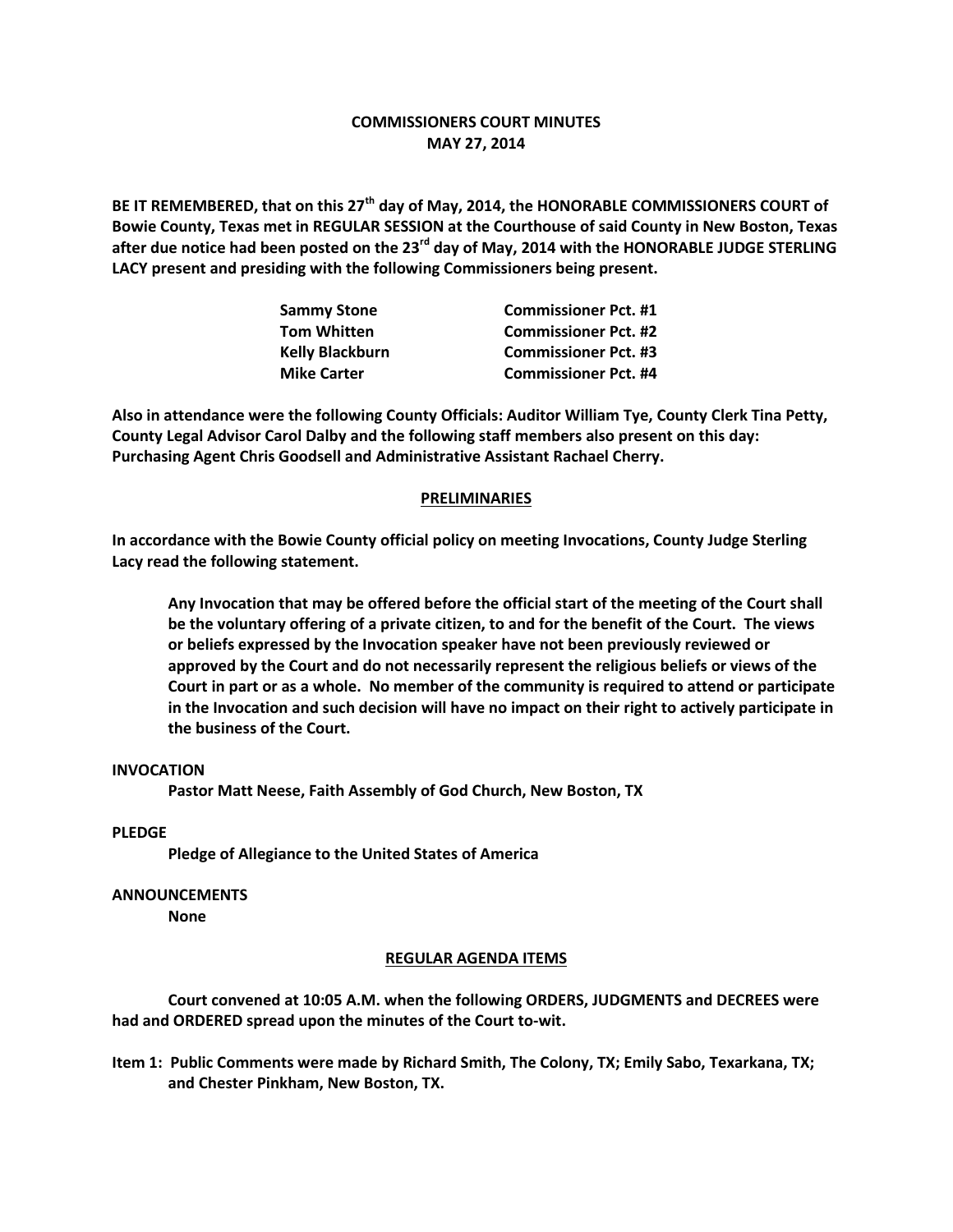- **Item 2: Judge Lacy, Commissioner Sammy Stone, Commissioner Mike Carter, and Commissioner Kelly Blackburn responded to Public Comments.**
- **Item 3: Mr. Todd Ramberg with Gjerset and Lorenz L.L.P. gave a presentation to the Court regarding the Bowie County's UPL (Upper Payment Limit) with Christus St. Michael Health System and Wadley Regional Medical Center.**
- **Item 4: On this 27th day of May, 2014, a motion was made by Commissioner Tom Whitten and duly second by Commissioner Mike Carter to approve a Resolution and Order Approving the County Transportation Infrastructure Fund Grant Program Agreement, Designating Authorized Representative and Making Specific Findings Required by the Texas Department of Transportation. Motion was put to a vote and all voted aye and none opposed. Motion carried.**
- **Item 5: On this 27th day of May, 2014, a motion was made by Commissioner Mike Carter and duly second by Commissioner Kelly Blackburn to de-obligate Bowie County from the Northeast Texas Trail Grant and to transfer the grant to the City of New Boston as specified. Motion was put to a vote and all voted aye and none opposed. Motion carried.**
- **Item 6: On this 27th day of May, 2014, a motion was made by Commissioner Sammy Stone and duly second by Commissioner Kelly Blackburn to approve an Interlocal Cooperation Agreement between Liberty-Eylau Independent School District and Bowie County, Texas as presented. Motion was put to a vote and all voted aye and none opposed. Motion carried.**
- **Item 7: On this 27th day of May, 2014, a motion was made by Commissioner Kelly Blackburn and duly second by Commissioner Tom Whitten to bring back to table, to change from Capital One to Certified Payments Inc. (credit card processing). Motion was put to a vote and all voted aye and none opposed. Motion carried.**
- **Item 8: On this 27th day of May, 2014, a motion was made by Commissioner Kelly Blackburn and duly second by Commissioner Sammy Stone to change credit card processing from Capital One to Certified Payments, Inc. Motion was put to a vote and all vote aye and none opposed. Motion carried.**
- **Item 9: On this 27th day of May, 2014, a motion was made by Commissioner Sammy Stone and duly second by Commissioner Mike Carter to give permission to advertise road materials for various sites in Bowie County. Motion was put to a vote and all voted aye and none opposed. Motion carried.**
- **Item 10: On this 27th day of May, 2014, a motion was made by Commissioner Tom Whitten and duly second by Commissioner Sammy Stone to establish an advisory committee authorizing each Commissioner and County Judge one appointment to the committee on June 9, 2014, their**